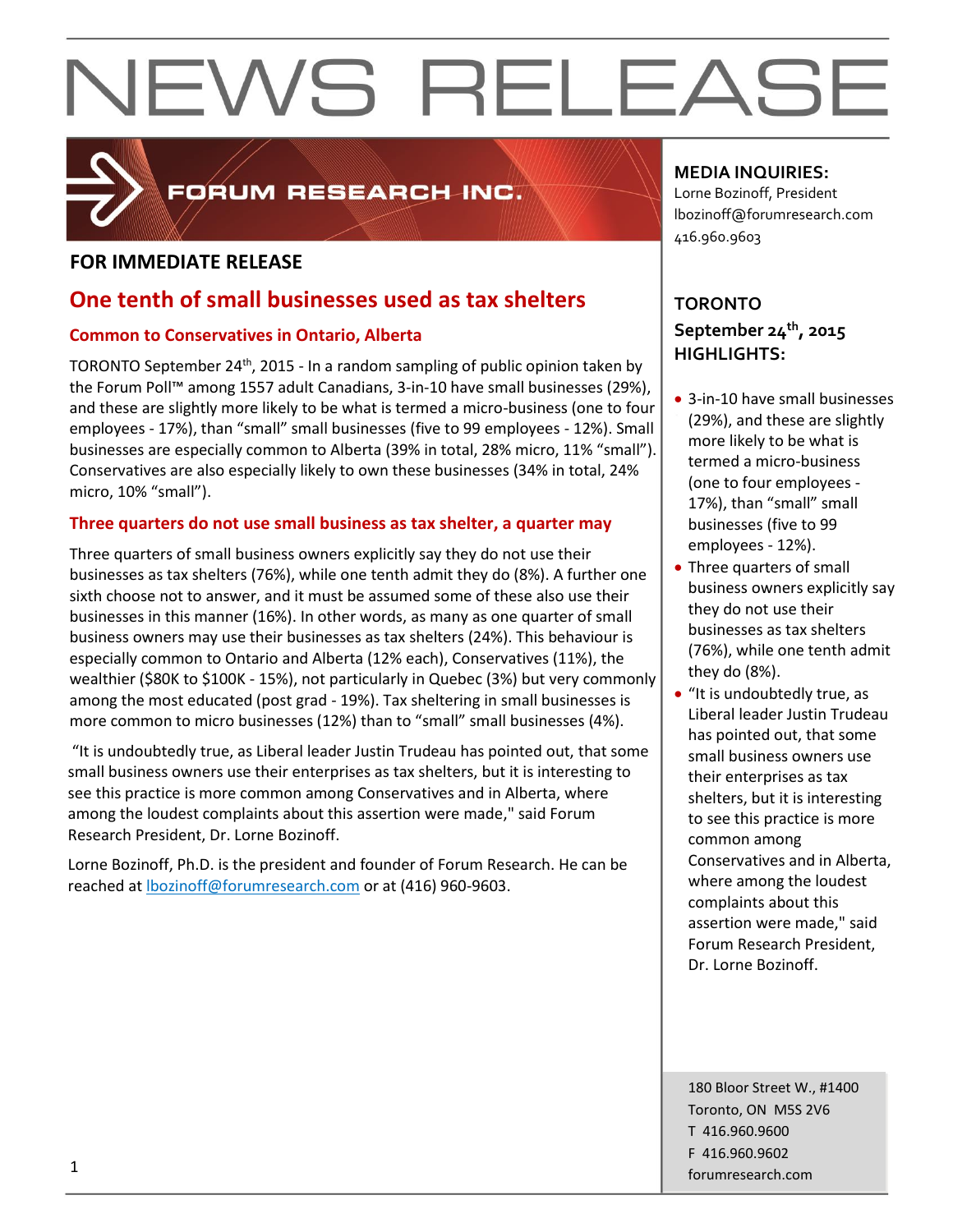### FORUM RESEARCH INC.

#### **Methodology**

The Forum Poll™ was conducted by Forum Research with the results based on an interactive voice response telephone survey of 1557 randomly selected Canadians 18 years of age or older. The poll was conducted from September 21<sup>st</sup> to 23rd, 2015**.**

Results based on the total sample are considered accurate +/- 3%, 19 times out of 20. Subsample results will be less accurate. Margins of error for subsample (such as age, gender) results are available at [www.forumresearch.com/samplestim.asp](http://www.forumresearch.com/samplestim.asp)

Where appropriate, the data has been statistically weighted by age, region, and other variables to ensure that the sample reflects the actual population according to the latest Census data.

This research is not necessarily predictive of future outcomes, but rather, captures opinion at one point in time. Forum Research conducted this poll as a public service and to demonstrate our survey research capabilities. Forum houses its poll results in the Data Library of the Department of Political Science at the University of Toronto.

With offices across Canada and around the world, 100% Canadian-owned Forum Research is one of the country's leading survey research firms. This Forum Poll™and other polls may be found at Forum's poll archive at [www.forumresearch.com/polls.asp](http://www.forumresearch.com/polls.asp)

#### **MEDIA INQUIRIES:**

Lorne Bozinoff, President lbozinoff@forumresearch.com 416.960.9603

**TORONTO September 24th, 2015**

180 Bloor Street W., #1400 Toronto, ON M5S 2V6 T 416.960.9600 F 416.960.9602 example to the contract of the contract of the contract of the contract of the contract of the contract of the contract of the contract of the contract of the contract of the contract of the contract of the contract of the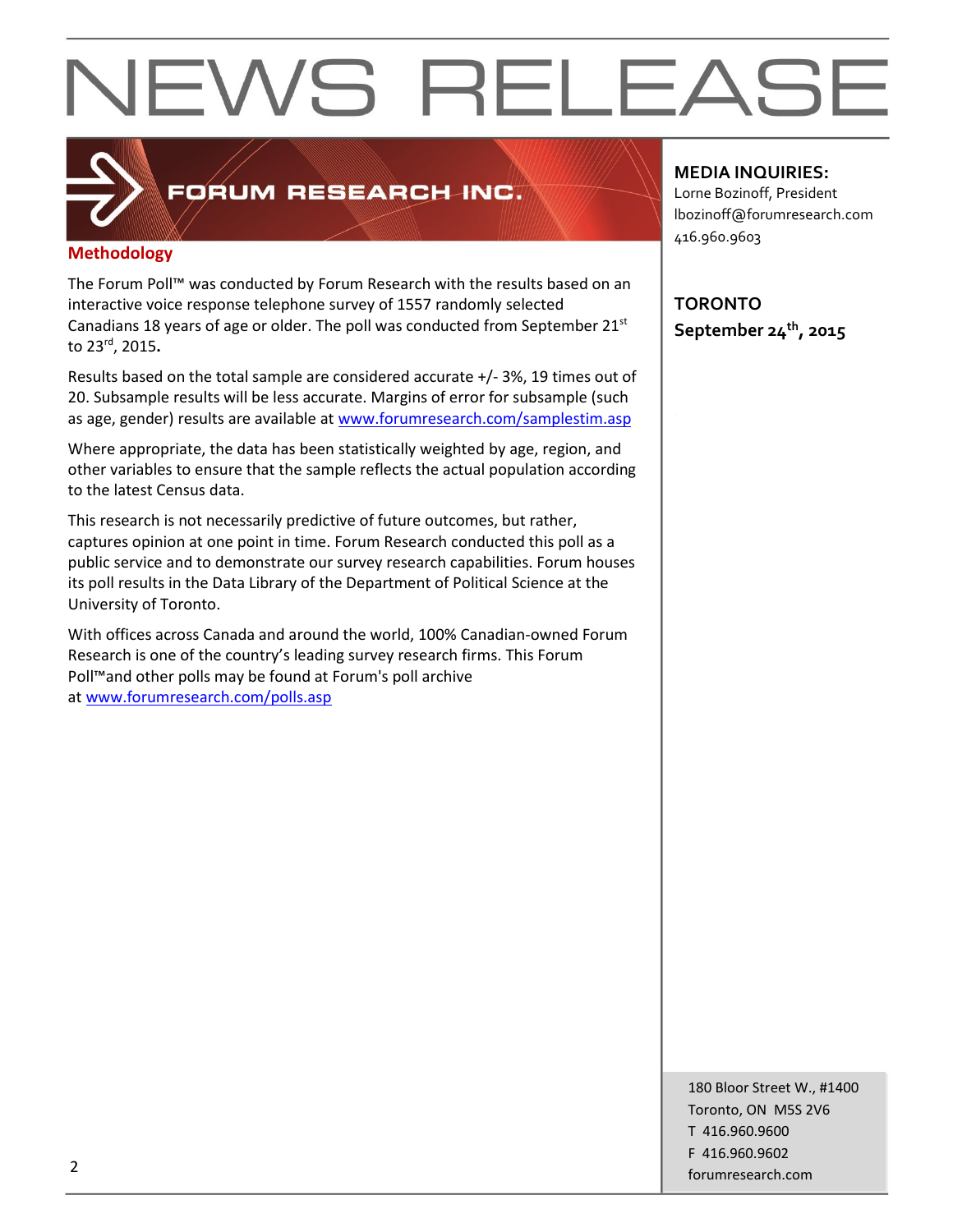#### *Small Business*

*'Do you own a small business, that is, a business that employs up to 99 people?'*

FORUM RESEARCH INC.

#### *[All Respondents]*

#### *Age / Gender*

| ℅                       | Total | 18-34 | $35 - 44$ | $45-54$ | $55-64$ | $65+$ | <b>Male</b> | <b>Female</b> |
|-------------------------|-------|-------|-----------|---------|---------|-------|-------------|---------------|
| Sample                  | 1557  | 270   | 230       | 291     | 385     | 381   | 817         | 740           |
| Yes, one to four people | 17    | 12    | 21        | 23      | 22      |       |             | 13            |
| Yes, five to 99 people  | 12    | 18    | 11        | 10      |         | 10    |             | 12            |
| <b>No</b>               | 71    |       | 68        | 67      | 70      | 79    | 66          | 75            |

#### *Region*

| %                       | <b>Total</b> | Atl | Que |     | ON Man/Sask AB |     | BC  | <b>English</b> | French <b>B</b> |
|-------------------------|--------------|-----|-----|-----|----------------|-----|-----|----------------|-----------------|
| Sample                  | 1557         | 164 | 530 | 329 | 144            | 170 | 220 | 1070           | 487             |
| Yes, one to four people | 17           | 8   | 16  | 17  | 11             | 28  | 18  | 17             | 16              |
| Yes, five to 99 people  | 12           | 14  | 17  | 10  | 12             | 11  | 11  | 11             | 15              |
| <b>No</b>               | 71           | 78  | 68  | 73  | 78             | 60  | 71  |                | 69              |

#### *Federal Vote Preference*

| ℅                       |      |     |     |     |    |    | Total   Cons   Lib   NDP   Green   Bloc   Other Parties |
|-------------------------|------|-----|-----|-----|----|----|---------------------------------------------------------|
| Sample                  | 1557 | 450 | 408 | 407 | 90 | 80 |                                                         |
| Yes, one to four people | 17   | 24  | 16  | 13  | 16 | 9  | 18                                                      |
| Yes, five to 99 people  | 12   | 10  | 11  | 10  |    | 13 |                                                         |
| <b>No</b>               | 71   | 66  | 72  |     | 64 | 78 |                                                         |

#### **MEDIA INQUIRIES:**

Lorne Bozinoff, President lbozinoff@forumresearch.com 416.960.9603

#### **TORONTO September 24th, 2015**

180 Bloor Street W., #1400 Toronto, ON M5S 2V6 T 416.960.9600 F 416.960.9602 forumresearch.com and the set of the set of the set of the set of the set of the set of the set of the set of the set of the set of the set of the set of the set of the set of the set of the set of the set of the set of th